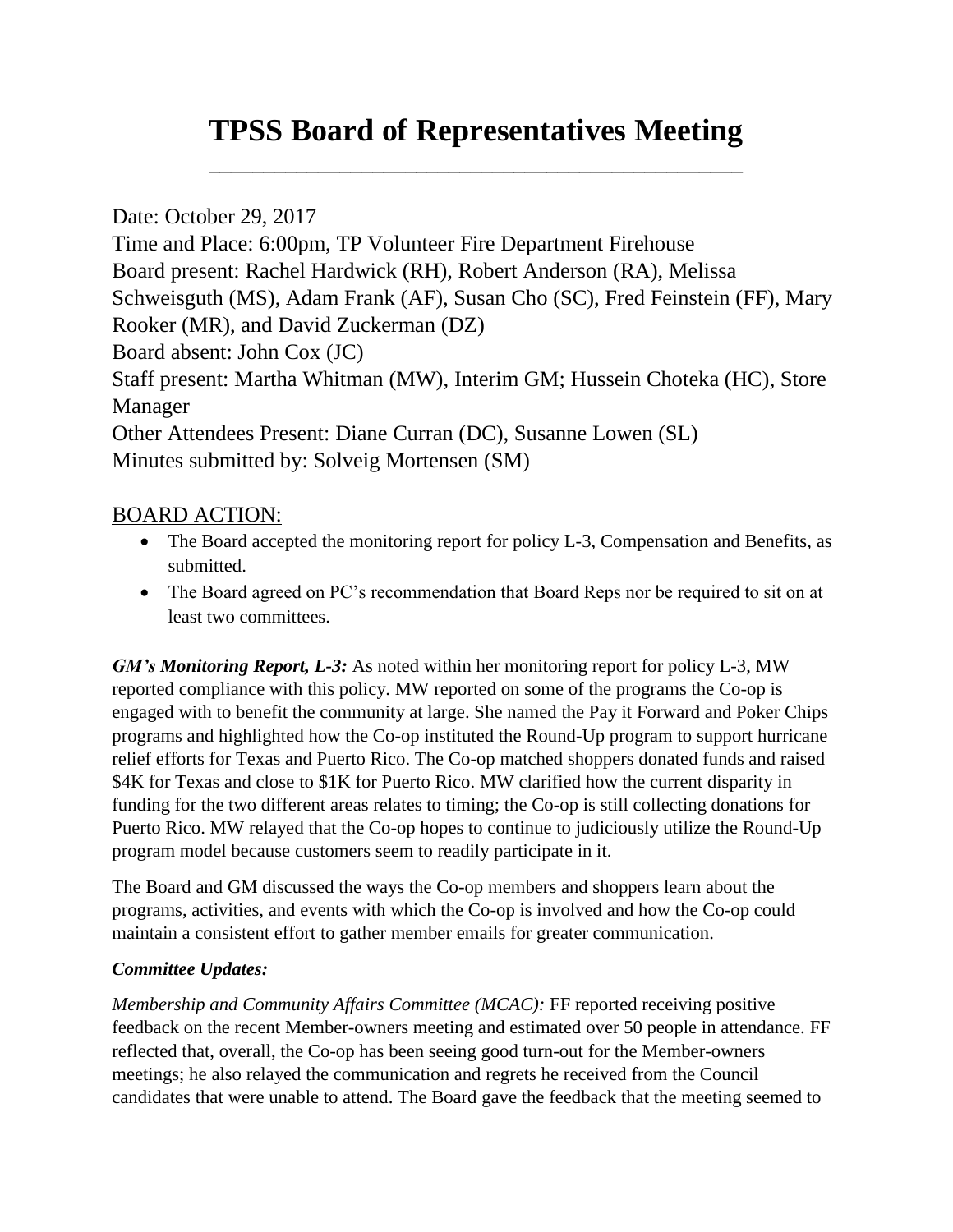keep moving at the right pace and that it was good to be reminded of all the Co-op is doing in marketing and outreach.

The Board noted how it is useful to reiterate Co-op events or events the Co-op is involved with to advertise and reinforce messaging about the event (e.g., demos). The Board discussed the Coop's newsletter. FF noted how the Co-op's newsletter can be a means to creating more visibility and opportunity, and something he hoped the MCAC may discuss.

*Policy Committee (PC):* MS stated that, regarding the issue of whether Board representatives should be required to sit on a minimum of two Board committees, the PC recommends that the Board not require this. The board concurred/agreed via consensus. MS noted that the draft revision for policy L-6 was emailed to the Board. The Board agreed to review and make its decision via email rather than at this meeting.

*GM Search:* MS summarized that CDS Consulting Co-op reviewed the job description the Committee composed for the general manager position and that as of October 27, Co-op management and staff had posted it to a variety of places and are still working to have it dispatched through further Co-op channels.

The GM Search Committee confirmed that they did not include a closing date with the GM job description, and clarified that they did not intended to close the opening prior to December 2017. It was noted that the GM Search Committee would draft recommended guidelines on the Board's hiring process.

*Nominations Committee:* RH reported that the Co-op's Board has six candidates for four Board representative seats. She noted that the Nominations Committee has emailed re: what work they have to do next and that they will want to meet to review all that's entailed in the election process.

## Board Representatives' Committee Memberships:

Membership and Community Affairs Committee: FF, Chair; SC, MR, JC Audit and Finance Committee: AF, Chair, RA, MS, DZ Personnel Committee: RH, Chair; RA, MR Policy Committee: MS and SC, Co-Chairs; DZ, AF Nominations Committee: RH, Chair; MS, FF

Term 2017:

| Rep.                 |  |               |        |        |   |   | Dec Jan Mar April May June July*Aug Sep Oct |        |    |  |  |
|----------------------|--|---------------|--------|--------|---|---|---------------------------------------------|--------|----|--|--|
| Anderson             |  | * *           | $\ast$ | ∗      | * | ∗ | *                                           |        |    |  |  |
|                      |  |               |        |        |   |   |                                             | ∗      | ex |  |  |
| (Appointed Jan.2017) |  |               |        |        |   |   |                                             |        |    |  |  |
| Cho                  |  | * *           | $\ast$ | $\ast$ | * | ∗ | *                                           | $\ast$ | -* |  |  |
| Feinstein            |  | $\ast$ $\ast$ | ∗      | ex     | ∗ | ∗ | ex                                          | ∗      | ∗  |  |  |